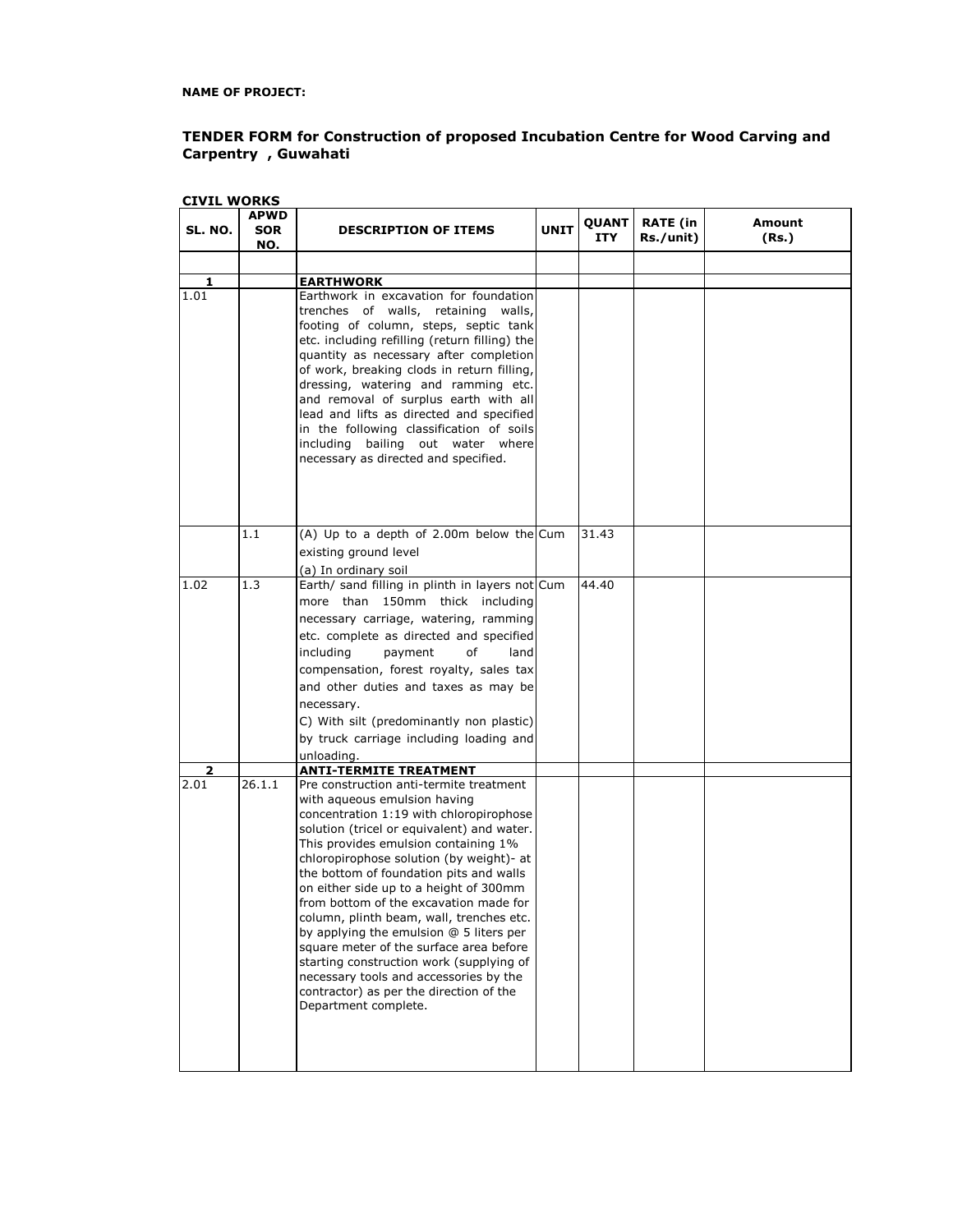| (b) with agueous emulision having     | Sq.m 155.45 |  |
|---------------------------------------|-------------|--|
| concentration 1:499 with Premise 350  |             |  |
| SC (imidachloprid 30.5% SC) and water |             |  |
| $i.e. 0.07\%$ solution                |             |  |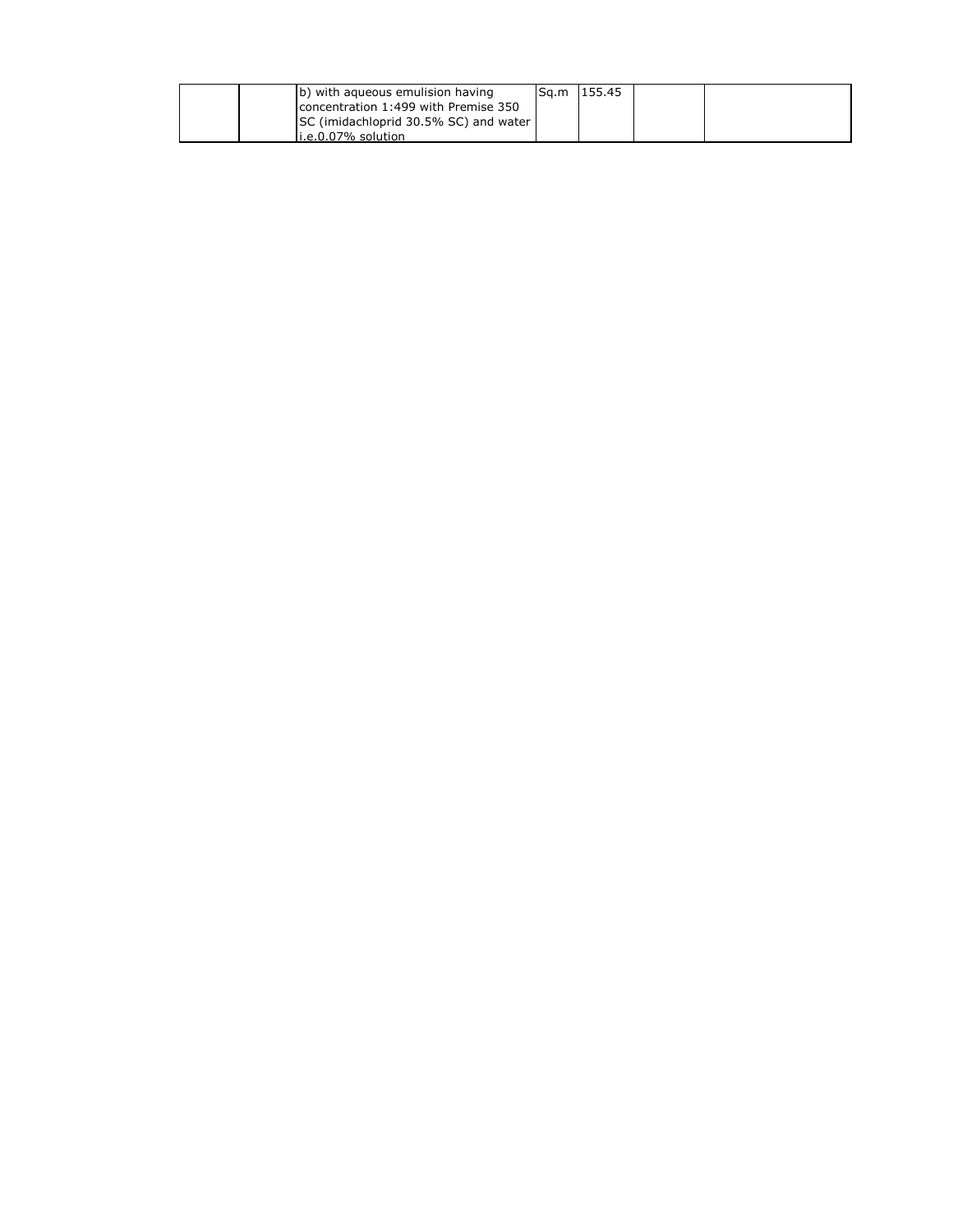| 2.02 | 26.1.2            | Pre construction anti-termite treatment<br>by applying the emulsion $@5$ (five)<br>litres per square meter of the surface to<br>be spread with light rodding so as to<br>ensure proper absorption by the filled<br>up earth (supplying of necessary tools<br>and accessories by the contractor) as<br>per the direction of the Department<br>complete.                                          |                |       |  |
|------|-------------------|-------------------------------------------------------------------------------------------------------------------------------------------------------------------------------------------------------------------------------------------------------------------------------------------------------------------------------------------------------------------------------------------------|----------------|-------|--|
|      |                   | b) with aqueous emulision having<br>concentration 1:499 with Premise 350<br>SC (imidachloprid 30.5% SC) and water<br>i.e.0.07% solution                                                                                                                                                                                                                                                         | Sq.m           | 74.00 |  |
| з    |                   | <b>PLAIN CEMENT CONCRETE WORKS</b>                                                                                                                                                                                                                                                                                                                                                              |                |       |  |
| 3.01 | 2.1.1             | Plain cement concrete works with coarse<br>aggregate of sizes 13mm to 32mm in<br>foundation bed for footing steps, walls, brick<br>works etc. as directed and specified including<br>dewatering if necessary, and curing complete<br>(shuttering where necessary shall be<br>measured and paid separately).                                                                                     |                |       |  |
|      |                   | (a). In prop. $1:3:6$ (1 cement: 3 coarse<br>sand: 6 coarse agg. by volume (using mixture<br>machine)                                                                                                                                                                                                                                                                                           | Cum            | 6.80  |  |
| 3.02 | 2.1.3             | Providing and laying 25mm thick damp<br>proof course with cement concrete in<br>prop 1:1.5:3 with graded stone agg. of<br>100mm down nominal size including<br>providing approved damp proof<br>admixture in proportion as<br>recommended by the manufacture<br>including curing etc. complete as<br>directed.                                                                                  | Sq.m           | 82.00 |  |
| 4    |                   | PLINTH PROTECTION AND DRAIN:                                                                                                                                                                                                                                                                                                                                                                    |                |       |  |
| 4.01 | 19.1              | Providing plinth protection 50mm thick<br>to cement concrete 1:3:6 with coarse<br>agg.of 20mm nominal size including<br>finishing the surface with 10mm thick<br>cement plaster in proportion 1:3 with a<br>floating coat of neat cement finished.                                                                                                                                              | sqm            | 21.60 |  |
| 4.02 | 19.4              | Providing drain with cement concrete<br>$(1:3:6)$ 100mm thick sides 100mm<br>thick bed over brick flat soling including<br>15mm thick cement plastering in<br>proportion 1:3 finished coat of cement<br>slurry as directed with necessary<br>shuttering for sides and earthwork in<br>excavation of foundation trenches and<br>refilling the sides after completion of<br>work etc as directed. |                | 38.00 |  |
|      | $\vert i \rangle$ | 300mm wide and average 150mm deep<br>with bed slope 1 in 150 with initial<br>depth of 100mm.                                                                                                                                                                                                                                                                                                    | R <sub>m</sub> |       |  |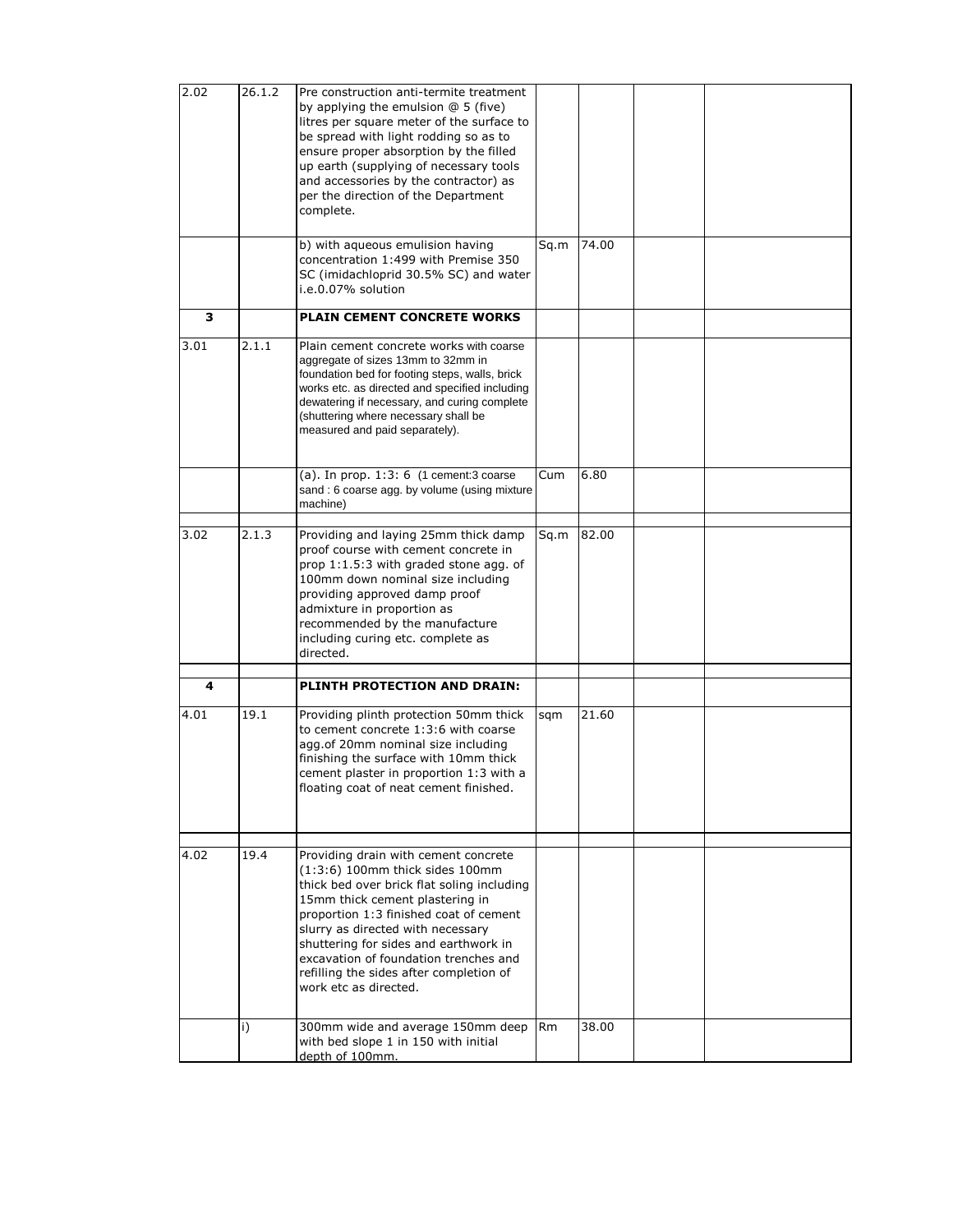| 5    |           | <b>REINFORCED CEMENT CONCRETE</b><br>WORKS                                                                                                                                                                                                                                                                                                                                                                                      |      |       |  |
|------|-----------|---------------------------------------------------------------------------------------------------------------------------------------------------------------------------------------------------------------------------------------------------------------------------------------------------------------------------------------------------------------------------------------------------------------------------------|------|-------|--|
| 5.01 | 2.2.1     | Providing and laying plain/reinforced<br>cement concrete works in prop 1:1.5:3<br>(1 cement : 1.5 coarse sand : 3 graded<br>stone chips, 20mm down) including<br>dewatering if necessary, and curing<br>complete but excluding cost of form<br>work and reinforcement for reinforced<br>cement concrete work (form work and<br>reinforcement will be measured and<br>paid separately)<br>(i) In substructure up to plinth level |      |       |  |
|      | A)        | Foundation, footing, column with base,<br>tie and plinth beam, grade beam, pile<br>cap, base slab, retaining walls, walls of<br>septic tank, inspection pit and the like<br>and other works not less than 100mm<br>thick.                                                                                                                                                                                                       | Cum  | 11.47 |  |
|      |           | (B) (ii) In super structure above plinth                                                                                                                                                                                                                                                                                                                                                                                        |      |       |  |
| 5.02 | 2.2.1     | (ii) Columns, pillars, posts, struts,<br>suspended floor, roof, landing, shelf and<br>support, balcony, lintel, sill band, beam,<br>girder, bressumer, cantilever, staircase,<br>ramp including preparing of top surface<br>and furnishing and nosing. (up to first<br>floor)                                                                                                                                                   | Cum  | 38.10 |  |
| 6    |           | <b>FORM WORK</b>                                                                                                                                                                                                                                                                                                                                                                                                                |      |       |  |
| 6.01 | 3.1.1     | Providing form work of ordinary timber<br>planking so as to give a rough finish<br>including centering, shuttering, strutting<br>and propping etc. height of propping<br>and centering below supporting floor to<br>ceiling not exceeding 4.0M and removal<br>of the same for in-situ reinforced<br>concrete and plain concrete work in:                                                                                        |      |       |  |
|      | 3.1.1.1(i | (a) Foundation, footings, bases of<br>columns, pile cap, raft and mass                                                                                                                                                                                                                                                                                                                                                          |      |       |  |
|      | i)        | concrete works etc.                                                                                                                                                                                                                                                                                                                                                                                                             |      |       |  |
|      |           | Using 25mm thick plank                                                                                                                                                                                                                                                                                                                                                                                                          | Sq.m | 16.80 |  |
| 6.02 |           | 3.1.1.2(i (b) Sides of tie beams, plinth beams,<br>grade beams etc. at or below plinth<br>level.                                                                                                                                                                                                                                                                                                                                |      |       |  |
|      |           | Using 25mm thick plank                                                                                                                                                                                                                                                                                                                                                                                                          | Sq.m | 35    |  |
|      | 3.2.1     | Providing form work of 12mm thick<br>Plywood Board so as to give a rough<br>finish including centering, shattering,<br>strutting and propping etc., height of<br>propping and centering below<br>supporting floor to ceiling not exceeding<br>4.0M and removal of the same for in<br>situ reinforced concrete and plain<br>concrete work in:                                                                                    |      |       |  |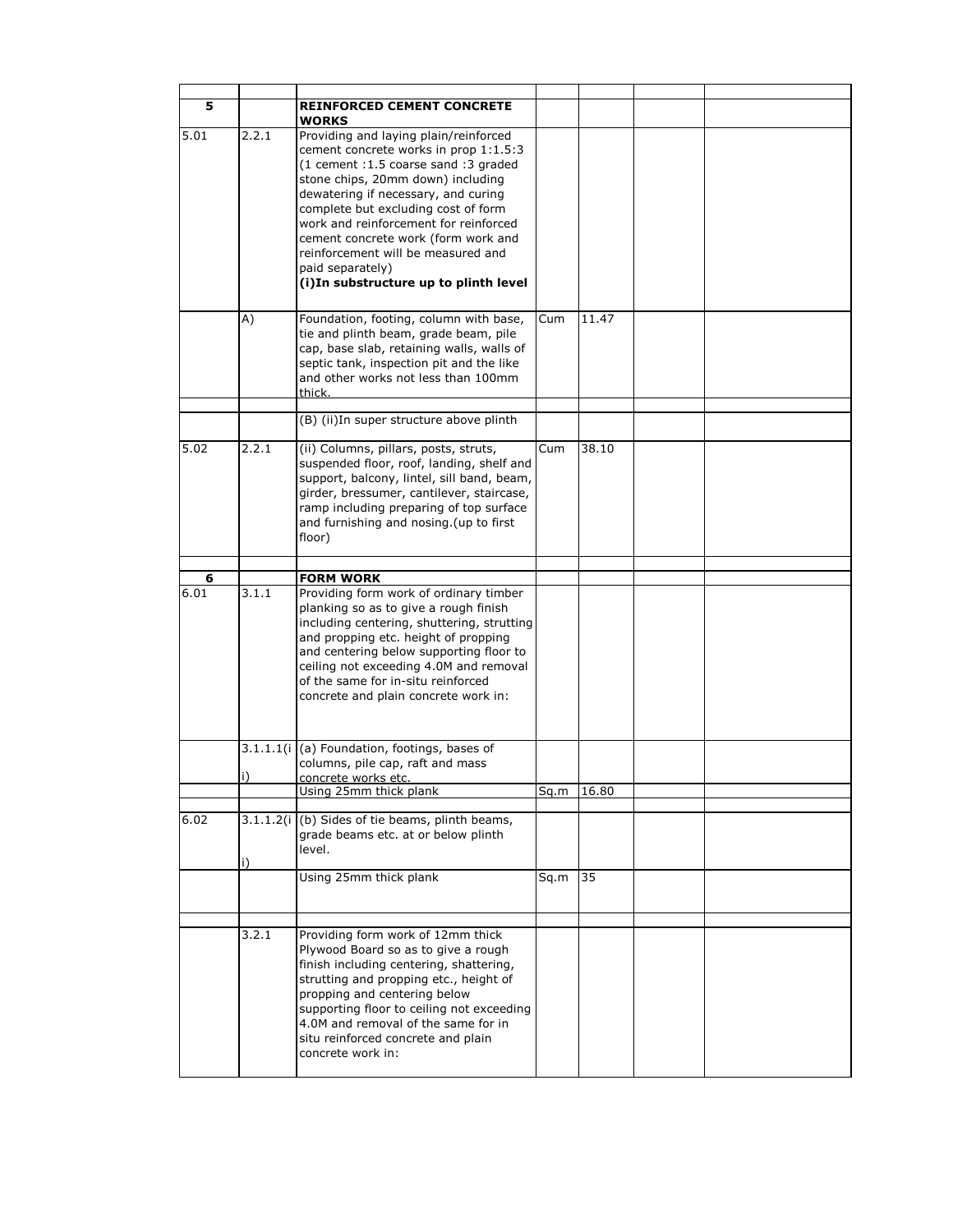| 6.03 | 3.2.1.1 | Columns, Pillars, Posts & Strut of<br>square/ rectangular/ polygonal in plan<br>or any shape like Tee/L etc. having | SQ.M. 263.20 |  |
|------|---------|---------------------------------------------------------------------------------------------------------------------|--------------|--|
|      |         | plane vertical face                                                                                                 |              |  |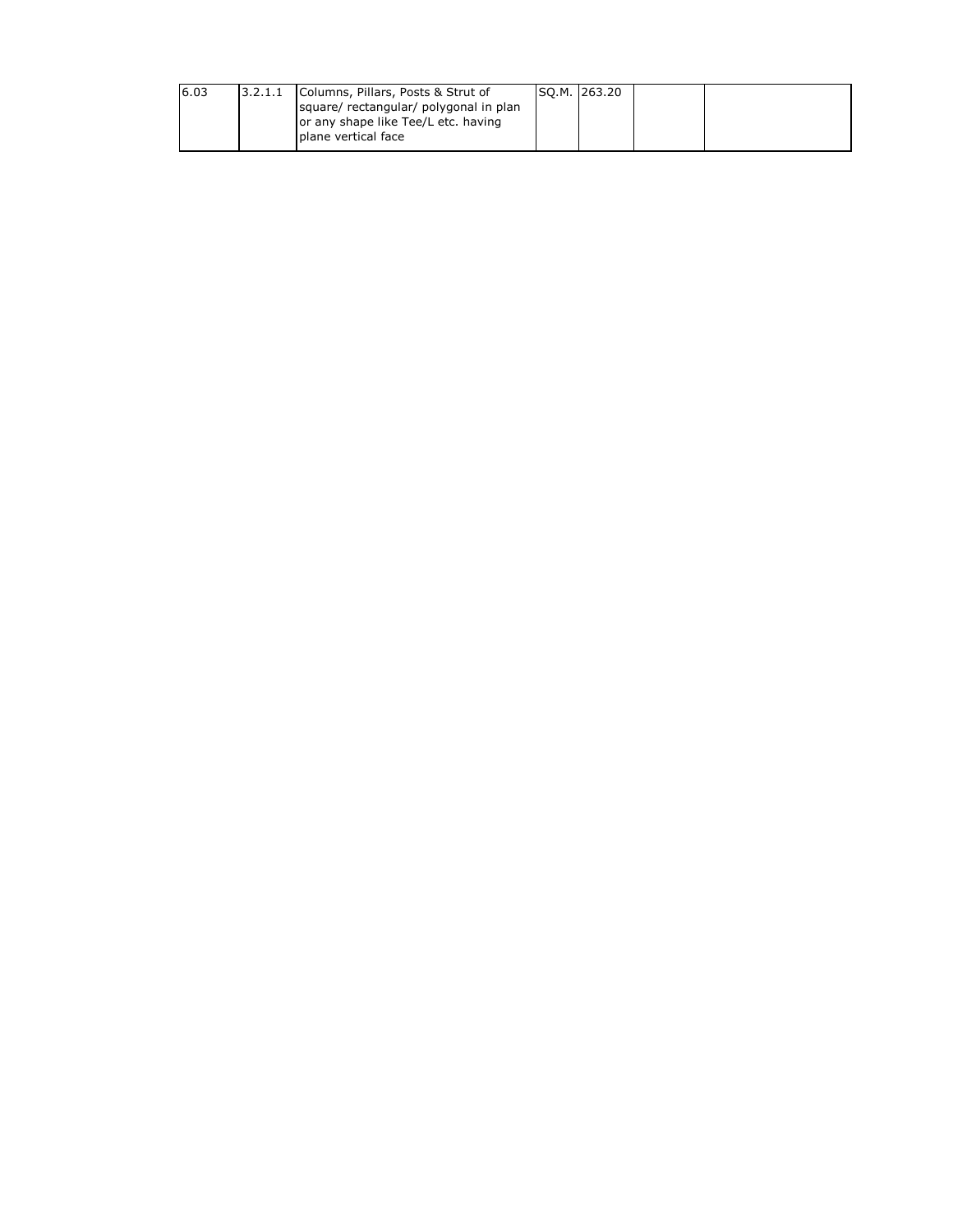| 6.04      | 3.2.1.2 | Sides and Soffits of Beams, beam<br>haunchings, cantilever girders,<br>bressumers, lintels and horizontal ties.                                                                                                                                                                                                                                                                                                               | SQ.M. | 263.20                  |  |
|-----------|---------|-------------------------------------------------------------------------------------------------------------------------------------------------------------------------------------------------------------------------------------------------------------------------------------------------------------------------------------------------------------------------------------------------------------------------------|-------|-------------------------|--|
| 6.05      | 3.2.1.3 | Flat Surfaces such as soffits of<br>suspended floors, roofs, landings,<br>cantelever slabs, chajjas, balconies and<br>the like.                                                                                                                                                                                                                                                                                               |       |                         |  |
|           | (a)     | Floors etc. upto 200mm in thickness.                                                                                                                                                                                                                                                                                                                                                                                          | SQ.M. | 73.00                   |  |
| 6.06      |         | $3.1.1.10$ (f) Staircase with sloping or stepped<br>soffits including risers and stringers but<br>excluding landing. (Using 38mm thick<br>plank)                                                                                                                                                                                                                                                                              | Sq.m  | 15.02                   |  |
|           |         |                                                                                                                                                                                                                                                                                                                                                                                                                               |       |                         |  |
| 7         |         | <b>REINFORCEMENT</b>                                                                                                                                                                                                                                                                                                                                                                                                          |       |                         |  |
| 7.01      | 18.1.1  | Supplying, fitting and fixing in position<br>reinforcement bars conforming to<br>relevant I.S. Code for R.C.C. work/ R.B.<br>walling including straightening,<br>cleaning, cutting and bending to proper<br>shapes and length as per details,<br>supplying and binding with 20 G<br>annealed black wire and placing in<br>position with proper blocks, supports,<br>chairs, spacers etc. complete (up to 1st<br>floor level). |       |                         |  |
|           |         | (b) & (ii) Super Ductile TMT bar<br>TATA\SAIL                                                                                                                                                                                                                                                                                                                                                                                 | Qtl.  | 164.73                  |  |
|           |         |                                                                                                                                                                                                                                                                                                                                                                                                                               |       |                         |  |
|           |         | <b>BRICKWORK</b>                                                                                                                                                                                                                                                                                                                                                                                                              |       |                         |  |
| 8<br>8.01 |         | $4.1.1(a)$ Providing brick soling in foundation and<br>under floor with stone/best quality<br>picked jhama brick, sand packed and<br>laid to level and panel after preparing<br>the sub-grade as directed including all<br>labour and materials and if necessary<br>dewatering, complete.                                                                                                                                     |       |                         |  |
|           |         | Brick on flat soling.                                                                                                                                                                                                                                                                                                                                                                                                         |       | $\overline{Sq.m}$ 91.92 |  |
| 8.02      | 4.1.8   | 112 mm thick 1st class brick nogged<br>wall in cement mortar including racking<br>out joints and curing complete as<br>directed in super structure above plinth<br>up to 1st floor level (protruding M.S<br>rod/Tor steel of column to be embeded<br>in cement mortar and will be measured<br>and paid separately)                                                                                                            |       |                         |  |
|           |         | a) In cement mortor in proporation 1:4<br>$(1$ cement : 4 sand)                                                                                                                                                                                                                                                                                                                                                               |       |                         |  |
|           |         | (i) In super structure up to 1st floor<br>level                                                                                                                                                                                                                                                                                                                                                                               | Sq.m  | 366.63                  |  |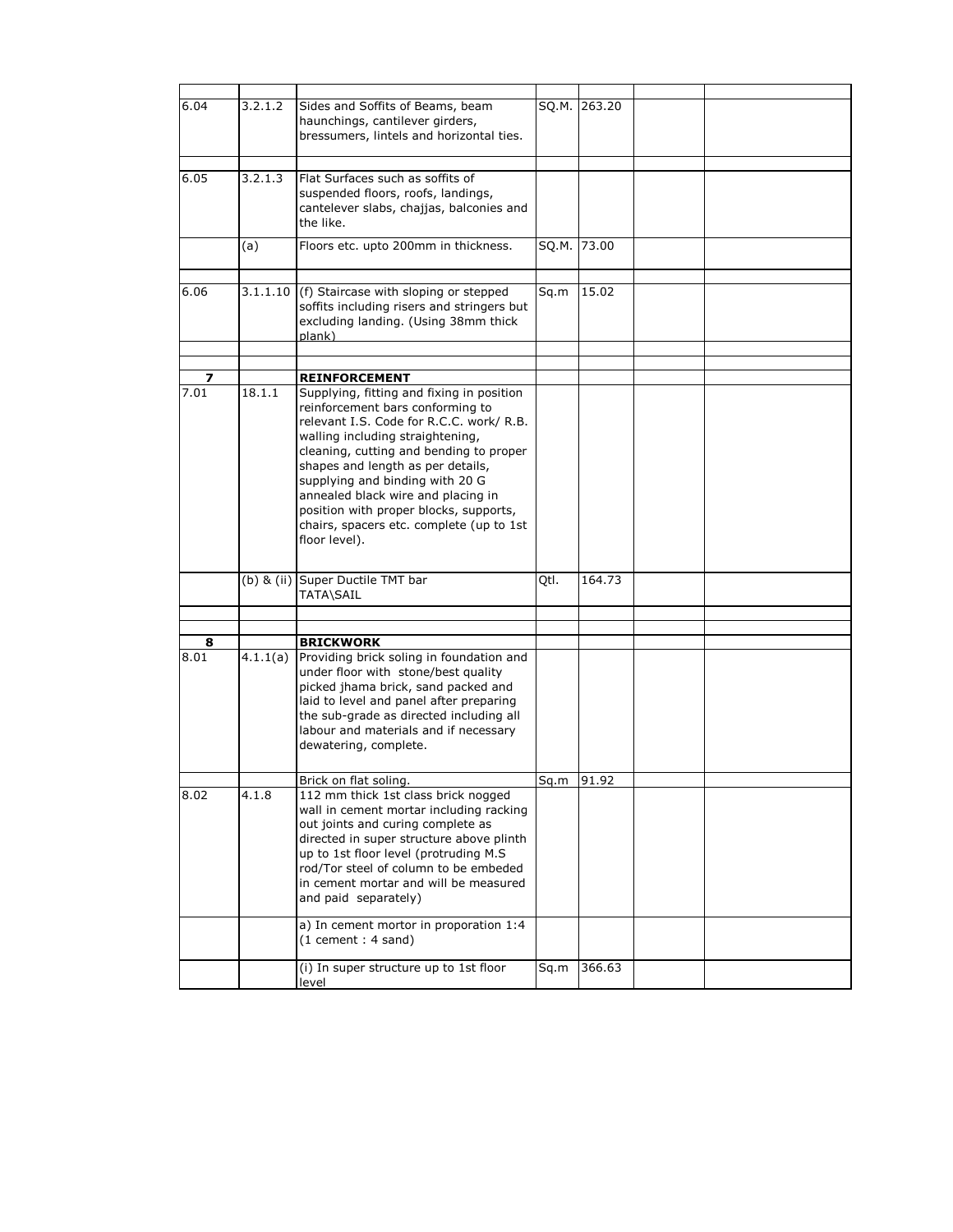| 9<br>9.01 | 18.9.1 | <b>RAILING</b><br>Providing and fixing Stainless Steel<br>railing made of Hollow tubes, channelas,                                                                        |      |        |  |
|-----------|--------|---------------------------------------------------------------------------------------------------------------------------------------------------------------------------|------|--------|--|
|           |        | plates etc., including welding,<br>grinding, buffing, polishing and making<br>curvature and fitting the same with                                                         |      |        |  |
|           |        | necessary stainless steel nuts and bolts<br>complete, i.e. fixing the raling with<br>necessary accessories & stainless steel                                              |      |        |  |
|           |        | dash fasteners, stainless steel bolts etc.,<br>of required size, on the top of the floor<br>or the side of waist slab with suitable<br>arrangement as per approval of     |      |        |  |
|           |        | Engineer in charge.                                                                                                                                                       |      |        |  |
|           |        | (c). Fixed to Brickwork/P.C.C/R.C.C.                                                                                                                                      | Kg   | 40     |  |
|           |        |                                                                                                                                                                           |      |        |  |
| 10        |        | <b>PLASTERING</b>                                                                                                                                                         |      |        |  |
| 10.01     |        | 6.2.2+6. 15mm thick Cement plaster in single<br>coat on rough side of brick/concrete<br>walls for interior plastering up to 1st<br>floor level including arises, internal |      |        |  |
|           |        | round angles, chamfers and/ or rounded<br>angles not exceeding 80mm girth and                                                                                             |      |        |  |
|           |        | finished even and smooth including<br>curing complete as directed.                                                                                                        |      |        |  |
|           | 2.8    |                                                                                                                                                                           |      |        |  |
|           |        | In Cement mortar 1:4<br>(i) In Superstructure upto 1st floor Level Sq.m                                                                                                   |      | 341.00 |  |
| 10.02     | 6.2.3  | 15 mm thick Cement plaster in single<br>coat on fair side of brick/concrete walls<br>for interior plastering up to 1st floor                                              |      |        |  |
|           |        | level including arises, internal rounded<br>angles, chamfers and / or rounded<br>angles not exceeding 80mm in girth and                                                   |      |        |  |
|           |        | finished even and smooth including<br>curing complete as directed.                                                                                                        |      |        |  |
|           |        | (b). In cement mortar 1:4                                                                                                                                                 |      |        |  |
|           |        | (i)In Superstructure upto 1st floor Level [Sq.m  403.29]                                                                                                                  |      |        |  |
| 10.03     |        | 6.2.3+6. 15mm thick Cement plaster in single<br>coat on ceilings for interior plastering<br>including arises, internal round angles,                                      |      |        |  |
|           |        | chamfers and/ or rounded angles not<br>exceeding 80mm girth and finished                                                                                                  |      |        |  |
|           |        | even and smooth including curing<br>complete as directed.                                                                                                                 |      |        |  |
|           | 2.5    |                                                                                                                                                                           |      |        |  |
|           |        | In Cement mortar 1:3<br>(ii)upto 1st floor level                                                                                                                          | Sq.m | 81.40  |  |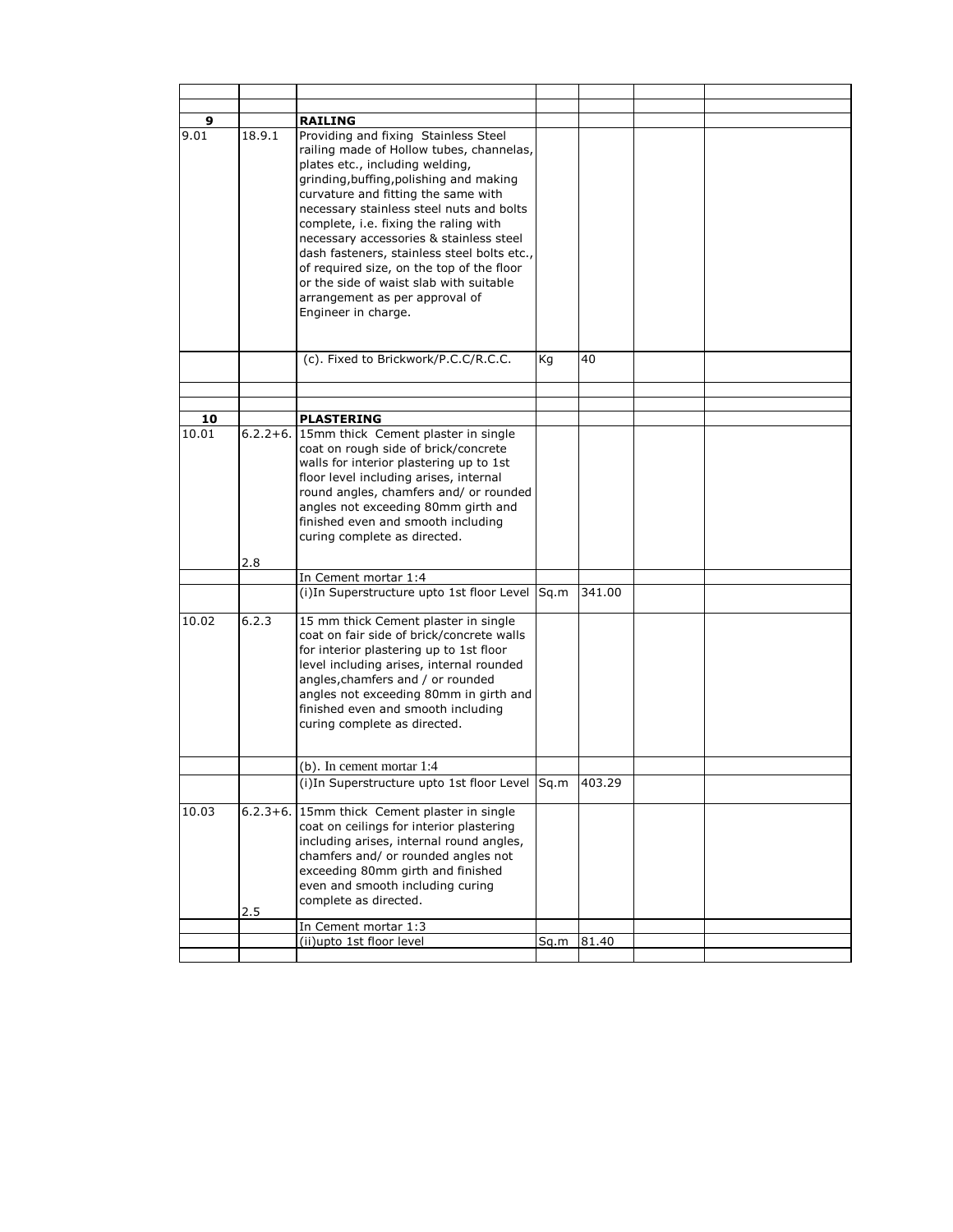| 12          |         | <b>Floor Tiles</b>                                                                                                                                                                                                                                                                                                                                                                                                                                                                                                                                                                                                                                                                                                                                                                                                                                            |           |     |  |
|-------------|---------|---------------------------------------------------------------------------------------------------------------------------------------------------------------------------------------------------------------------------------------------------------------------------------------------------------------------------------------------------------------------------------------------------------------------------------------------------------------------------------------------------------------------------------------------------------------------------------------------------------------------------------------------------------------------------------------------------------------------------------------------------------------------------------------------------------------------------------------------------------------|-----------|-----|--|
|             |         |                                                                                                                                                                                                                                                                                                                                                                                                                                                                                                                                                                                                                                                                                                                                                                                                                                                               |           |     |  |
| 12.01       | 5.7.2.1 | Providing VITRIFIED floor tiles of<br>approved quality of specified size, shape<br>and thickness not less than 18mm on<br>floors, skirtings, risers and treads of<br>steps over 15 mm thick base of cement<br>mortar in prop. 1:3 (1 cement : 3<br>coarse sand) including cutting where<br>necessary finished with flush pointing<br>with Fix-A-Tile<br>(Choksey/Sika/Pedelite/Rouf) / white<br>cement slurry mixed with approved<br>pigment to match shade of tiles, mixed<br>with approved pigment to match the<br>shade of the tiles, complete at all levels<br>as specified and directed. (Cement<br>plastering to be measured and paid<br>separately). (Coloured pigment should<br>be in conformity with colour of tiles and<br>as approved and directed by the<br>Department)<br>c) Delux range (Sizes 1000 mm x<br>1000mm<br>iii) Nitco vitrified made |           |     |  |
|             |         |                                                                                                                                                                                                                                                                                                                                                                                                                                                                                                                                                                                                                                                                                                                                                                                                                                                               | Sq.m. 270 |     |  |
|             |         |                                                                                                                                                                                                                                                                                                                                                                                                                                                                                                                                                                                                                                                                                                                                                                                                                                                               |           |     |  |
| 13<br>13.01 |         | <b>PAINTING</b>                                                                                                                                                                                                                                                                                                                                                                                                                                                                                                                                                                                                                                                                                                                                                                                                                                               |           |     |  |
|             | 13.3.5  | Providing two coats of J.K Wall Putty (<br>White Cement based putty for concrete/<br>mortar walls and ceiling both internal<br>and external) after removing all loosely<br>adhering material from the wall surface<br>with the help of emery stone, putty<br>blade or wire brush and moistening the<br>wall with sufficient quantity of clean<br>water as specified and directed by the<br>department. (Total thickness of two<br>coats is maximum 1.5mm)                                                                                                                                                                                                                                                                                                                                                                                                     |           |     |  |
|             |         |                                                                                                                                                                                                                                                                                                                                                                                                                                                                                                                                                                                                                                                                                                                                                                                                                                                               |           |     |  |
|             |         |                                                                                                                                                                                                                                                                                                                                                                                                                                                                                                                                                                                                                                                                                                                                                                                                                                                               | Sq.m      | 826 |  |
| 13.02       | 13.2.3  | Applying one coat of cement primer of<br>approved brand and manufacture on<br>new wall surface after throughly<br>brooming the surfaces free from mortar<br>droppings and other foreign matter and<br>including preparing the surface even<br>and sand papered smooth.                                                                                                                                                                                                                                                                                                                                                                                                                                                                                                                                                                                        | Sq.m      | 826 |  |
|             |         |                                                                                                                                                                                                                                                                                                                                                                                                                                                                                                                                                                                                                                                                                                                                                                                                                                                               |           |     |  |
| 13.03       | 13.4.7  | Wall painting (two coats) with Plastic<br>emulsion paint of approved brand and<br>manufacture (Asian paint/ Berger paint/<br>ICI paint/ J & N paint/ Nerolac) on new<br>surface to give an even shade after<br>throughly brushing the surfaces free<br>from mortar droppings and other foreign<br>matter and sand papered smooth.<br>(a). Plastic Emulsion Paint of approved<br>brand and manufacture (Asian paint/                                                                                                                                                                                                                                                                                                                                                                                                                                           | Sq.m      | 826 |  |
|             |         | Berger paint/ ICI paint/ J & N paint/<br>Nerolac)                                                                                                                                                                                                                                                                                                                                                                                                                                                                                                                                                                                                                                                                                                                                                                                                             |           |     |  |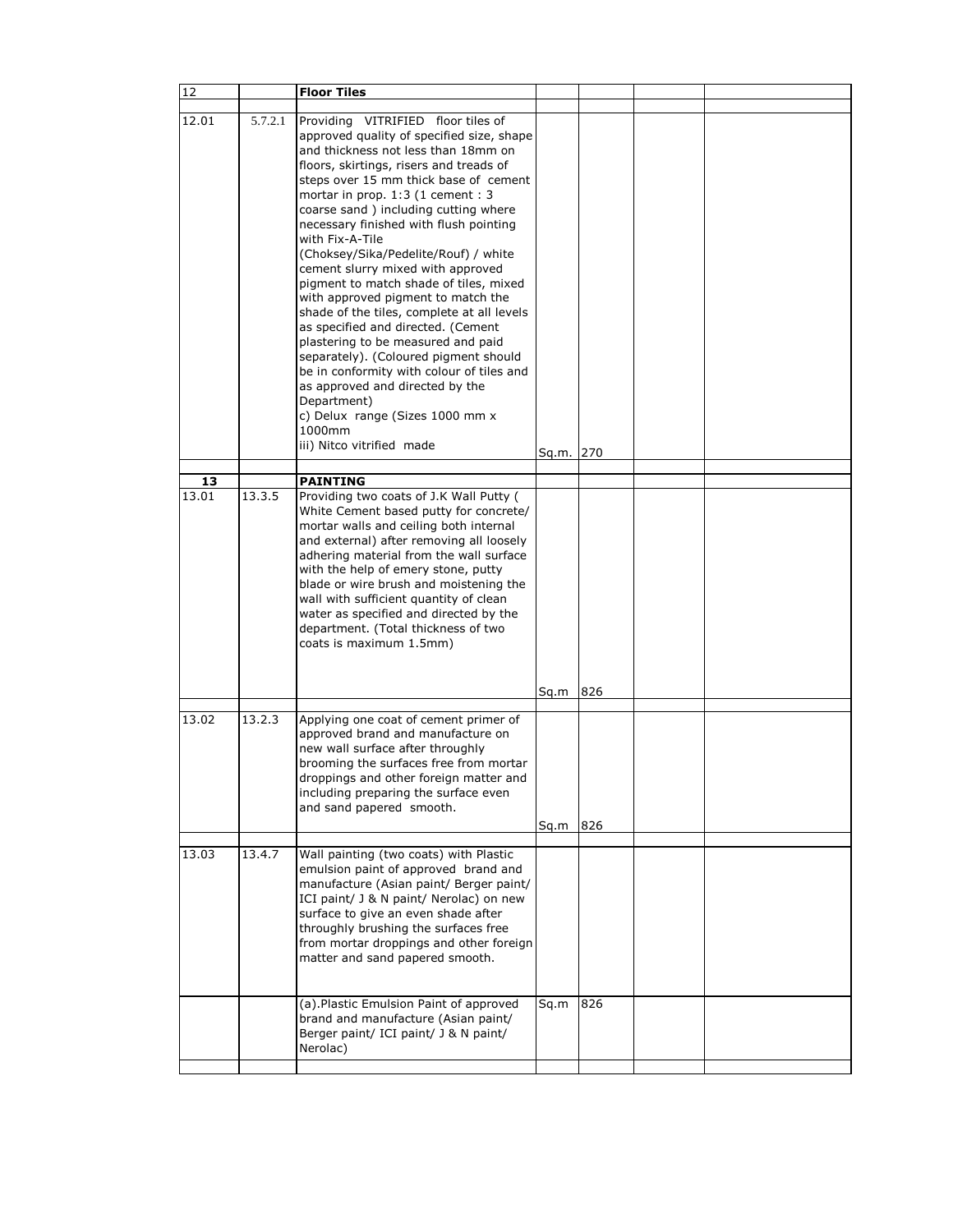| 14    |        | <b>DOORS/ WINDOWS &amp; FITTING</b>                                                                                                                                                                                                                                                                                                                                                                                                                                                                  |      |        |  |
|-------|--------|------------------------------------------------------------------------------------------------------------------------------------------------------------------------------------------------------------------------------------------------------------------------------------------------------------------------------------------------------------------------------------------------------------------------------------------------------------------------------------------------------|------|--------|--|
| 14.01 | 9.12.1 | Providing and fixing flush door shutters<br>solid core construction with frame of 1st<br>class hard wood with cross band and<br>face veneered ply wood face panels<br>conforming to relevant I.S code<br>including oxidized iron butt hinges<br>(100mm× 75mm×3.5mm) 6 nos. with<br>necessary wood screws.                                                                                                                                                                                            |      |        |  |
|       |        | a) Decorative type face panel and block                                                                                                                                                                                                                                                                                                                                                                                                                                                              |      |        |  |
|       |        | board core.<br>(ii) 35mm thick.                                                                                                                                                                                                                                                                                                                                                                                                                                                                      | Sq.m | 17.46  |  |
| 14.05 | 11.1.5 | a) Providing, fitting & fixing anodised<br>aluminium windows and ventilators of                                                                                                                                                                                                                                                                                                                                                                                                                      |      |        |  |
|       |        | a) in coloured anodised aluminium<br>i) With 6mm thk glass panes                                                                                                                                                                                                                                                                                                                                                                                                                                     | Sq.m | 54.00  |  |
| 15    |        | <b>GRILL</b>                                                                                                                                                                                                                                                                                                                                                                                                                                                                                         |      |        |  |
| 15.01 | 10.2   | Providing, fitting and fixing M.S. grill of<br>required pattern for windows/ clerestory<br>windows/ opening with M.S. flats at<br>required spacing in frame all round,<br>squre or roundM.S.bars with round<br>headed bolts and nuts or screws.                                                                                                                                                                                                                                                      |      |        |  |
|       |        | II. Ornamental grill.                                                                                                                                                                                                                                                                                                                                                                                                                                                                                | KG   | 216.00 |  |
| 16    |        | C) fixed to brick work /P.C.C/R.C.C.<br><b>DOORS/ WINDOWS &amp; FITTING</b>                                                                                                                                                                                                                                                                                                                                                                                                                          |      |        |  |
| 16.01 | 15.3   | Supplying, fitting, fixing brass fittings of<br>approved make, resonably smooth, free<br>from sharp edges and corners, flaws<br>and other defects and with counter sunk<br>holes for screws including necessary<br>c.p. brass screws etc. complete.( bright<br>natural matt & satin finished).                                                                                                                                                                                                       |      |        |  |
|       |        | b) Tower bolts<br>i) 300mm x 10mm                                                                                                                                                                                                                                                                                                                                                                                                                                                                    | NO.  | 12     |  |
|       |        | c) Door handles(iii)150 mm                                                                                                                                                                                                                                                                                                                                                                                                                                                                           | NO   | 6      |  |
| 17    |        | <b>TRUSS</b>                                                                                                                                                                                                                                                                                                                                                                                                                                                                                         |      |        |  |
| 17.01 | 18.3.1 | Providing fitting, hoisting and fixing of roof<br>trusses including purlins fabricated out of<br>M.S. black-tubes conforming to relevant I.S.<br>code, as per approved design and drawings<br>including providing M.S. cleats, base plates,<br>bolts and nuts and one coat of red oxide Zinc<br>Chromate primer and two coats of approved<br>enamel paints complete including fitting<br>necessary cleats etc. for fixing ceiling joists as<br>per design and drawing as directed. (b) ISI<br>marked | QTL  | 17.10  |  |
| 18    |        | <b>ROOF</b>                                                                                                                                                                                                                                                                                                                                                                                                                                                                                          |      |        |  |
| 18.01 | 8.1.   | Roofing (PPGI) (Tata Blue scope / Dyna roof /<br>Wonder roof) at all levels including fitting and<br>fixing with self drilling, self tapping screws<br>complete. (Roof trusses, purlins etc. to be<br>measured and paid separately.)                                                                                                                                                                                                                                                                 |      |        |  |
|       |        | $@0.55$ mm thick                                                                                                                                                                                                                                                                                                                                                                                                                                                                                     | sqm  | 188    |  |